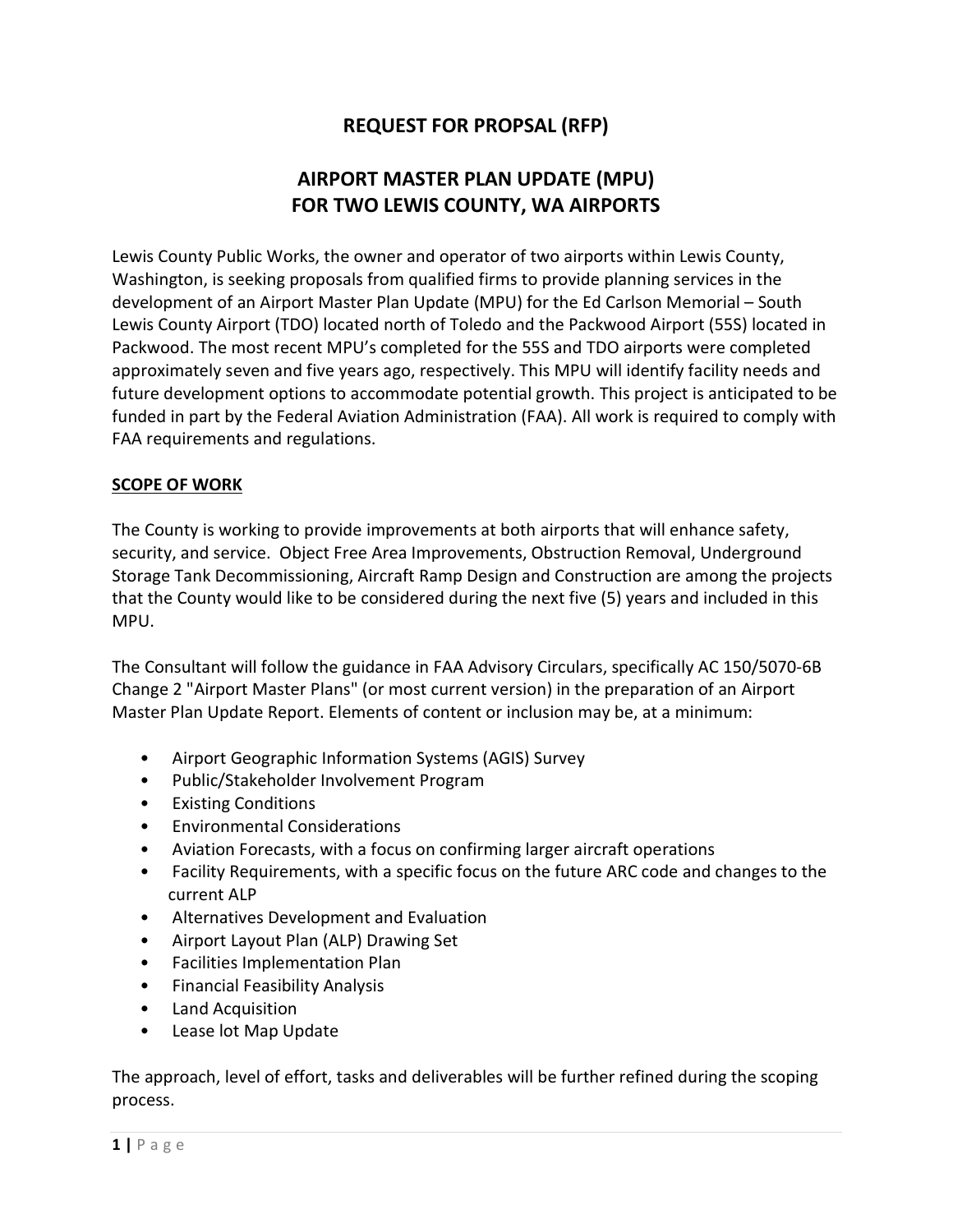A copy of the airport's current capital improvement program can be requested from John Roe, Airport System Manager, at (360) 864-4966, email John.Roe@lewiscountywa.gov. Consultants should be familiar with Federal Aviation Administration (FAA) and State aviation funding programs and requirements.

### PROPOSAL FORMAT

In submitting, each proposer acknowledges the County shall not be liable to any person for any costs incurred therewith or in connection with costs incurred by any proposer in anticipation of County action approving or disapproving any proposed agreement. The County may accept or reject any proposal or proposed agreement without limitation. Nothing in the Proposal or in subsequent negotiations creates any vested rights in any person.

Proposals that do not address all items listed in this section will be considered incomplete and will be deemed non-responsive by the County. Proposals are due by 4:00 P.M. on April 11, 2022 including the following information:

- 1. **Experience of the Firm:** Please provide a list of all current airport planning projects, as well as any which have been completed in the last three years. List the project manager you assigned to each project. Identify the starting dates for all projects, and the completion dates (where completed). Address the capability to perform all or most aspects of the projects and the ability to meet the schedules or deadlines associated with the projects.
- 2. Project Team (Key Staff): Identify the proposed Project Manager and key project team members and responsibilities. Include any proposed sub-consultants to be engaged by the consultant. Provide a brief resume for each person or subconsultant, outlining their credentials and experience with similar projects.
- 3. References: Provide the name and contact information for at least three (3) references familiar with the quality of work by your firm of similar nature as contained in the above Scope of Work.
- 4. Project Understanding: Provide your general understanding of the airport, project and issues regarding the identified project. Identify any potential challenges or special concerns that may be encountered.

The entire proposal shall not exceed twenty (20) pages or ten (10) pages front and back, excluding the letter of introduction (maximum two pages or one page front and back). The submittal shall be marked "Airport Master Plan Update (MPU) for Two Lewis County, WA Airports". Proposals submitted by any means other than email, mailing, or hand delivery will not be accepted.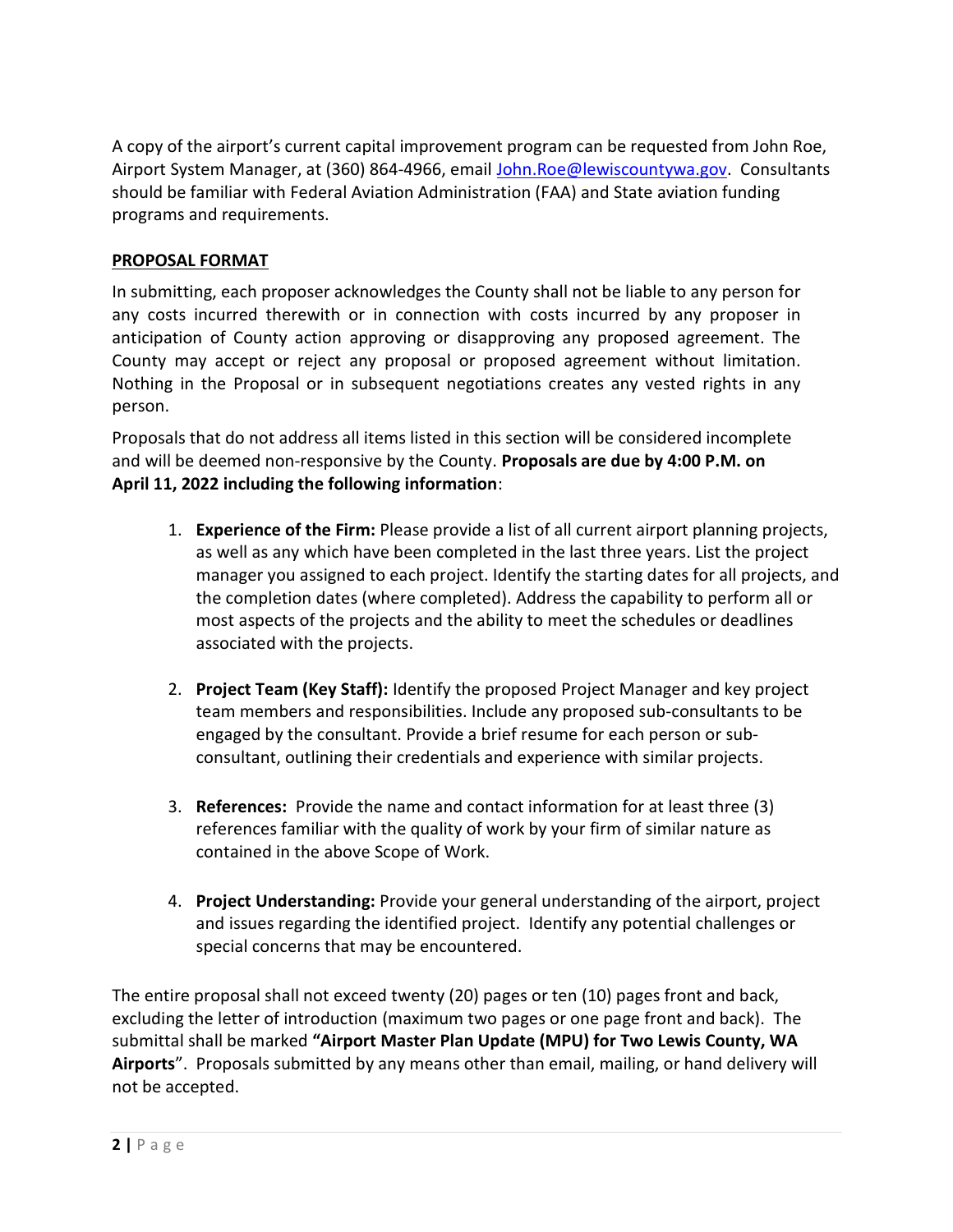#### Submittal Address:

Lewis County Public Works Attn: Josh Metcalf, Director 2025 NE Kresky Avenue Chehalis, WA 98532 Josh.metcalf@lewiscountywa.gov

Electronic submittals are encouraged.

#### CRITERIA FOR REVIEW OF PROPOSALS

The following criteria will be used in screening, ranking and selection of the successful firm:

- 1. **Experience of the Firm (20%):** Preference shall be given to those firms with experience in airport planning and environmental analysis related to the scope of services.
- 2. Qualifications of the Project Team (Key Staff) (40%): Preference shall be given to those with key staff experience in items listed in the above scope of services and any familiarity with the region.
- 3. Experience in Working with State and FAA Regulations and Procedures (10%): Preference shall be given to project teams whose personnel have a demonstrated working relationship with the State and FAA, and possess a thorough understanding of FAA rules and regulations regarding design and development of airports similar to the two (2) Lewis County general aviation airports.
- 4. Project Understanding (30%): Preference shall be given to those firms, which have a comprehensive understanding of the project requirements and environment.

#### SELECTION OF THE CONSULTANT

The selection process shall be in accordance with FAA Change 1 to Advisory Circular (AC} 150/5100-14E "Architectural, Engineering, and Planning Consultant Services for Airport Grant Projects."

Lewis County Public Works, in accordance with the provisions of Title VI of the Civil Rights Act of 1964 (78 Stat 252, 42 U.S.C. §§ 2000d to 2000d-4) and the Regulations, hereby notifies all bidders that it will affirmatively ensure that any contract entered into pursuant to this advertisement, disadvantaged business enterprises and airport concession disadvantaged business enterprises will be afforded full and fair opportunity to submit bids in response to this